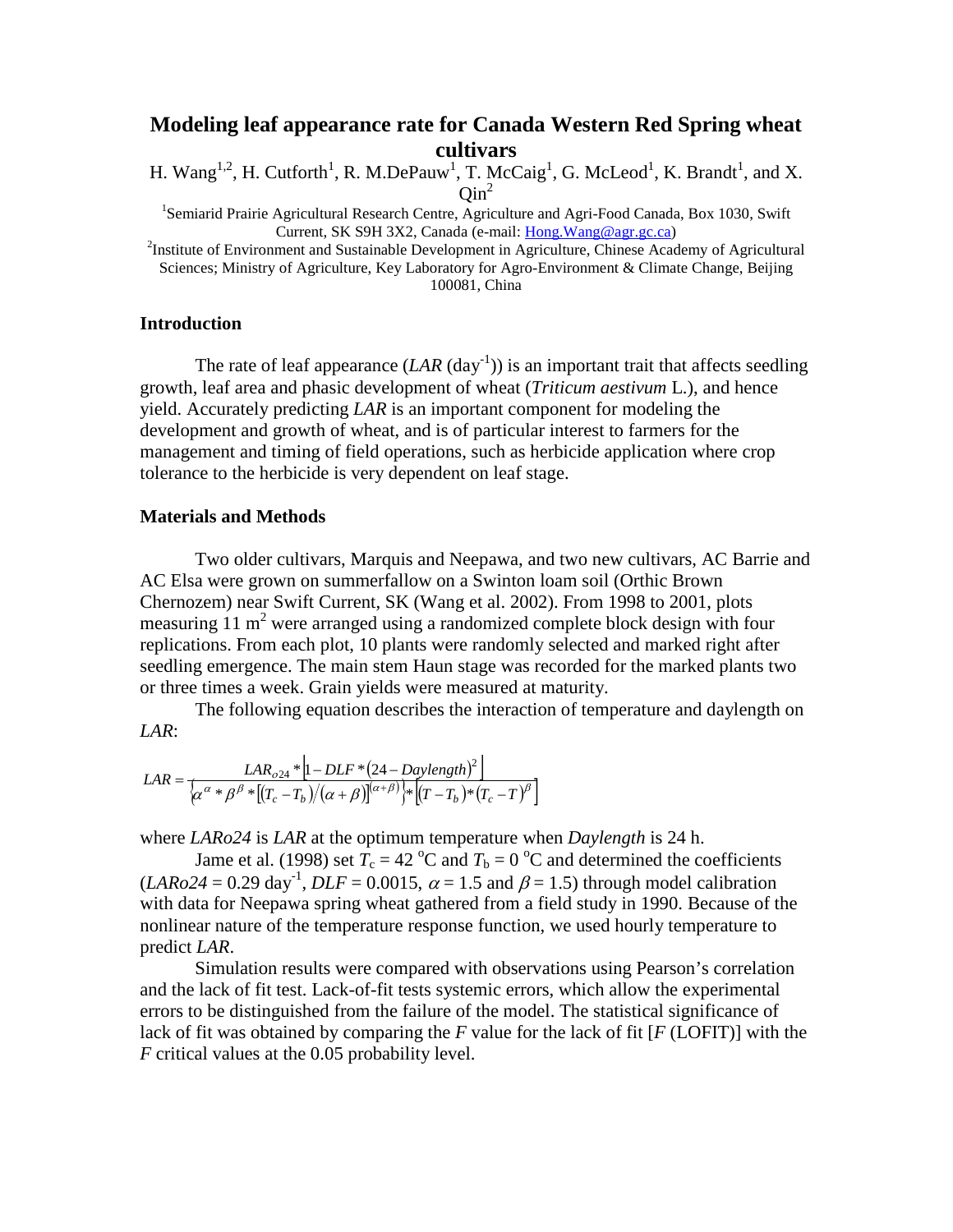#### **Results and Discussion**

For each year, the newer cultivars (AC Barrie and AC Elsa) consistently had higher grain yield than the older cultivars (Marquis and Neepawa) (*P* < 0.05) (data not shown). Over the four years, the newer cultivars averaged 19% higher yield  $(3.4 \text{ t ha}^{-1})$ than the older cultivars  $(2.85 \text{ t ha}^{-1})$ . The differences in the rate of main stem leaf appearance were not significant among cultivars, nor when comparing older and newer cultivars (Fig. 1). Generally, throughout the leaf growth period, AC Elsa tended to have a lower Haun stage than the other cultivars because AC Elsa consistently produced the least number of main stem leaves (Fig. 1). The mean final main stem leaf numbers averaged over the four years were 8.5 for AC Barrie, 7.7 for AC Elsa, 8.3 for Neepawa and 8.5 for Marquis. These results indicate that although grain yield was improved significantly by breeding new cultivars, *LAR* was not changed.



**Figure 1:** Main stem Haun stage observed from 1998 to 2001 near Swift Current, SK. Vertical bars indicate LSD (0.05).

Using the *LAR* equation and parameters developed for Neepawa the model adequately estimated the main stem Haun stage for both Neepawa (data not shown) and the average stage for the four cultivars used in this study (Fig. 2). Every year, the simulated Haun stage was positively correlated with observed values  $(P < 0.001)$ . Most simulated values were within the standard error of the measurements and *F* (LOFIT) was significantly lower than the errors of measurements at  $P < 0.05$  (data not shown). It indicates that the model developed by Jame et al. (1998), and using the parameters determined for Neepawa, could be used to predict *LAR* for CWRS cultivars grown in the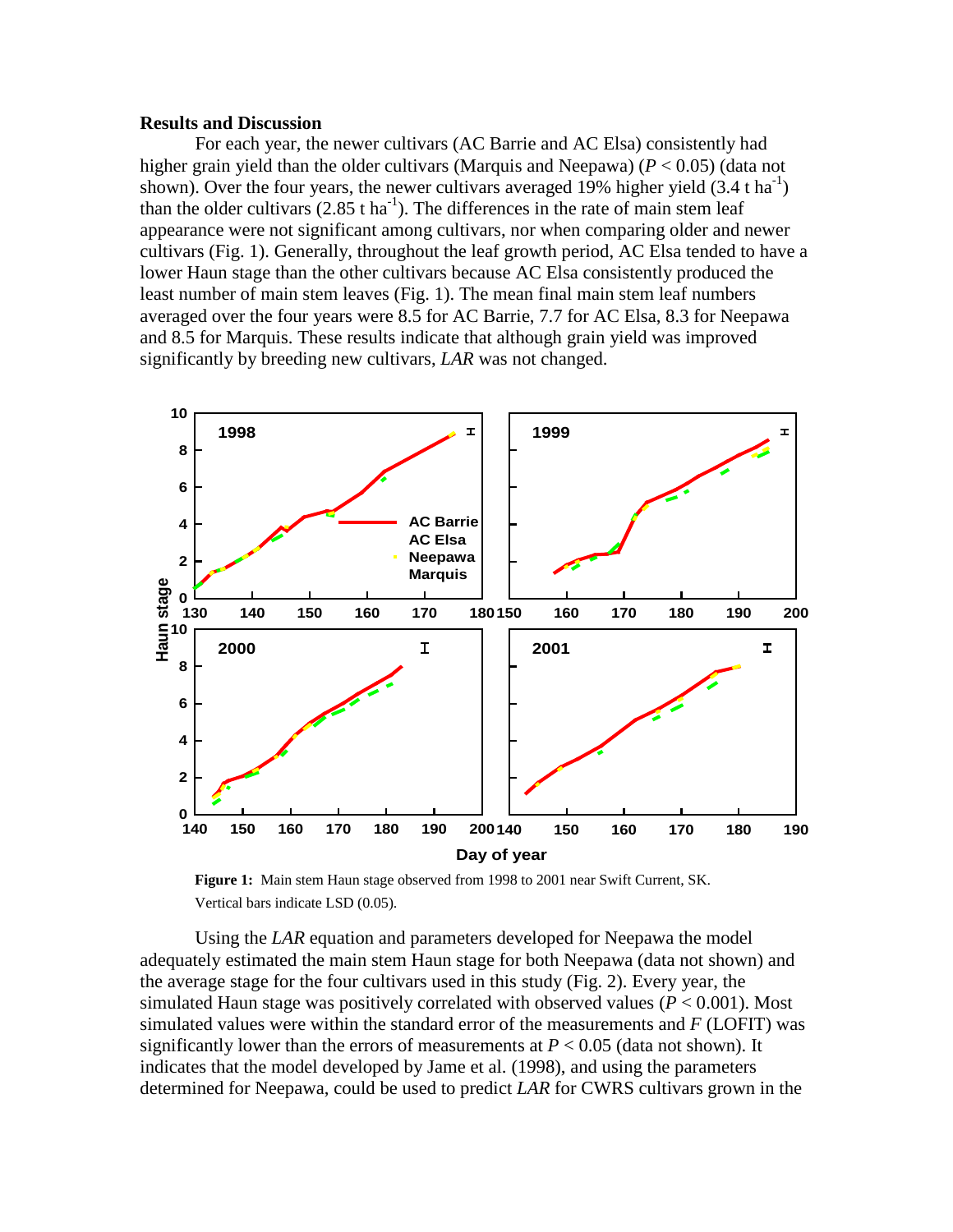semiarid prairie and it could be used as a component of growth models and decision support systems for farmers and agricultural service providers in this area.

Specific details surrounding this study will be published in the Canadian Journal of Plant Science.



**Figure 2:** Observed and simulated main stem Haun stage from 1998 to 2001 near Swift Current, SK.

# **References**

**Jame, Y. W., Cutforth H. W. and Ritchie, J. T. 1998**. Interaction of temperature and daylength on leaf appearance rate in wheat and barley. Agric. For. Meteorol. **92**: 241– 249.

**Wang, H., McCaig, T. N., DePauw, R. M., Clarke, F. R. and Clarke, J. M. 2002.** Physiological characteristics of recent Canada Western Red Spring wheat cultivars: Yield components and dry matter production. Can. J. Plant Sci. **82:** 299-306.

**Wang, H., Cutforth, H., DePauw, R. M., McCaig, T. N., McLeod, G., Brandt, K. and Qin, X. 2010.** Modeling leaf appearance rate for Canada Western Red Spring wheat cultivars. Can. J. Pl. Sci. (in press).